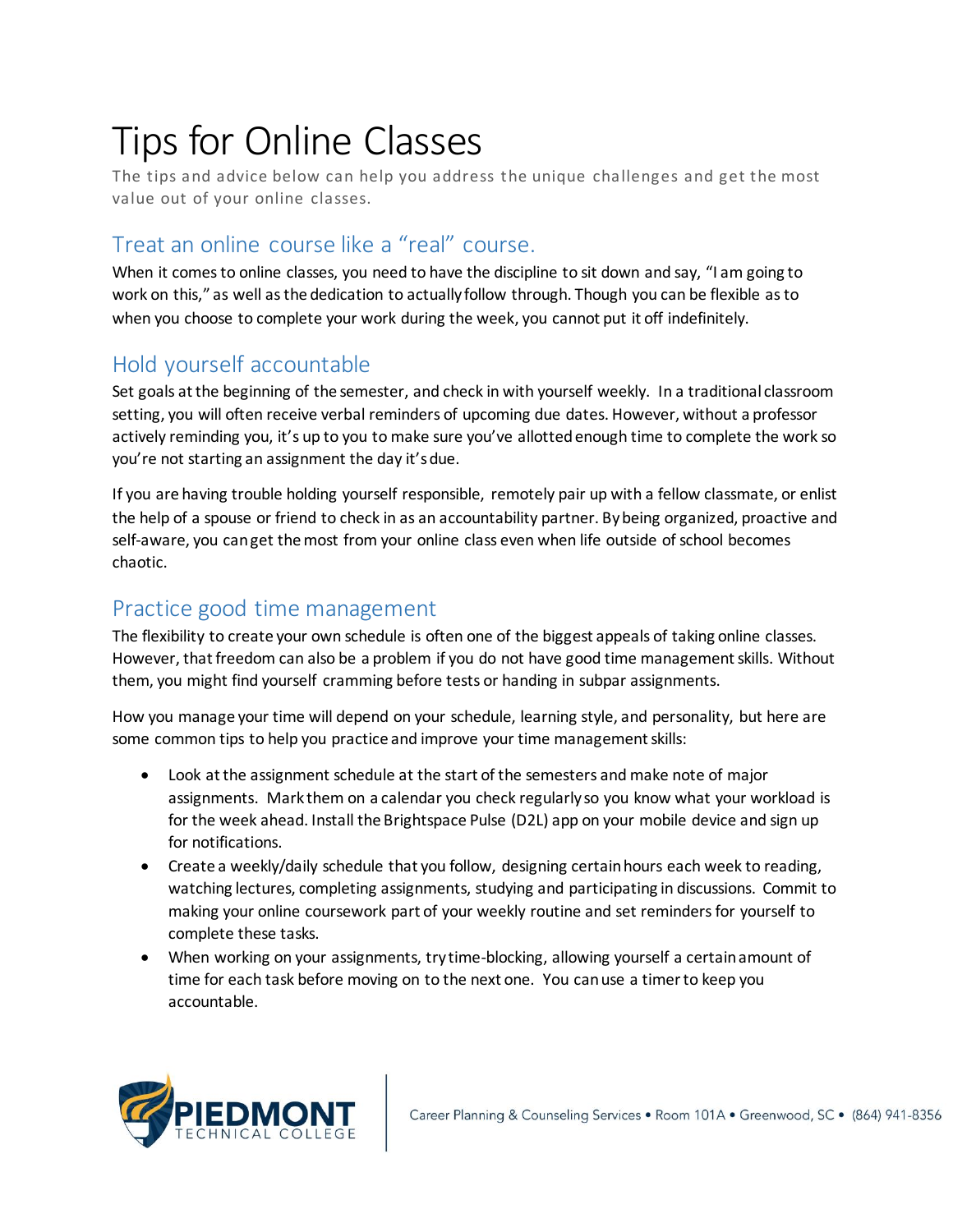# Create a regular study space and stay organized

Set up a dedicated learning environment for studying. By completing your work there repeatedly, you'll begin to establish a routine. Whether your workspace is at your kitchen table or your bedroom, it is important to determine what type of environment will work best for you. Experiment to discover which type of setting boosts your productivity. Wherever you choose, make sure there is high-speed internet access so you are not trying to take an online course over a lagging connection.

Setting up a regular workspace or office will also help you to stay organized. Knowing exactly where important dates, files, forms, books and assignments are located will help keep you on track towards hitting your goals.

## Eliminate distractions

From Netflix to social media to dishes piling up in the sink, you will be faced with many distractions that can easily derail your studies. As an online student, you will need to learn how to lessen these distractions and set aside time to focus.

Exactly how much of a challenge these distractions will prove to be depends on your own personality and situation. Some may find that they can tune out a noisy home by listening to music. Others might choose to work from a local library or behind a closed door at home. Ultimately, you will need to find a strategy that works best for you.

Regardless of where you choose to work, consider turning off your cell phone to avoid losing focus every time a text message or notification pops up. And if you're still having trouble resisting the temptation to check your email or surf the web, try downloading a website blocker such as Freedom.

#### Figure out how you learn best

Once you have established where you will learn, think about when and how you accomplish your best work. If you are a morning person, try to make time to study early in the day. More of a night owl? Set aside time after dinner to do your studying.

Not everyone learns the same way, so think about what types of information help you best grasp new concepts and employ relevant study strategies. If you are a visual learner, for example, print out transcripts of the video lectures to review. Do you learn best by listening? Make sure to build time into your schedule to play and replay all audio and video-based course content.

# Actively Participate

Participate in the course online forum to help you better understand course materials and engage with fellow classmates. This might involve commenting on a classmates' paper on a discussion board or posting a question about a project you are working on. Read what other students and your professor are saying, and if you have a question, ask for clarification.